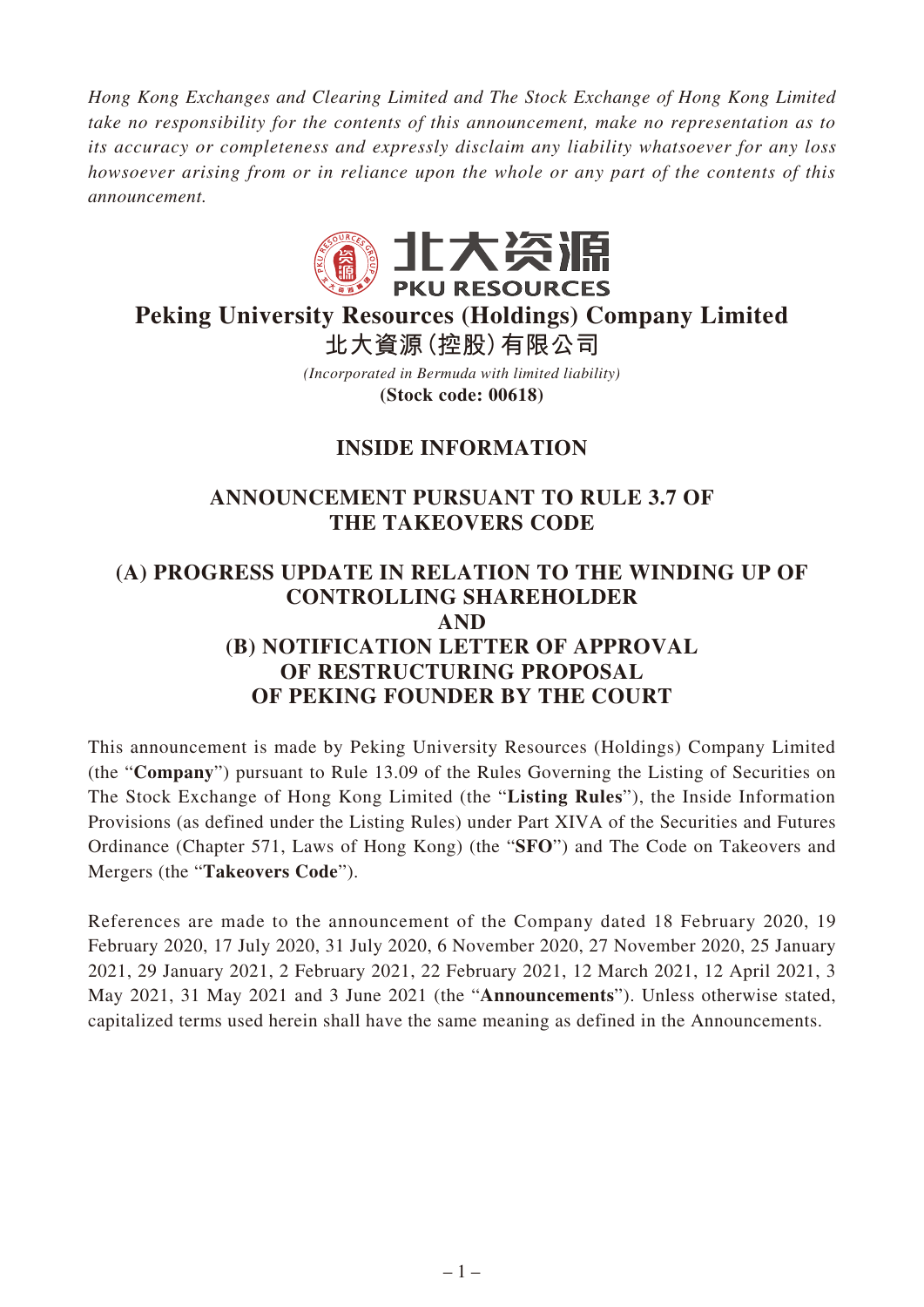#### **PROGRESS UPDATE IN RELATION TO THE WINDING UP OF CONTROLLING SHAREHOLDER**

As at the date of this announcement, as informed by the Liquidator, on 29 June 2021, Founder Information (acting by the Liquidators) accepted an irrevocable offer made by Ample Grace Investments Limited ("**Ample Grace**"), pursuant to which:

- (a) Founder Information agreed to sell 641,615,565 shares (representing approximately 10% of total issued shares of the Company) ("**Accepted Offer Shares**") of the Company to Ample Grace; and
- (b) Ample Grace was granted a right to require Founder Information to purchase from Ample Grace all Accepted Offer Shares (subject to the completion of such sale set out in paragraph (a) above).

Ample Grace has confirmed that, to the best of its knowledge and having made reasonable enquiries, other than the Accepted Offer Shares, none of Ample Grace or parties acting in concert with it owns or has control or direction over any Shares.

## **NOTIFICATION LETTER OF APPROVAL OF RESTRUCTURING PROPOSAL OF PEKING FOUNDER BY THE COURT**

The Board wishes to update shareholders and potential investors of the Company that, on 5 July 2021, the Company received a notification letter from the administrator of Peking University Founder Group Company Limited, stating that a "written civil ruling" No. (2020) 京01破13號之五 served by the Court was received by it on the same day, in which the Court held that the Proposal was approved and the restructuring procedure was terminated. Accordingly, the Proposal has become effective and is in the phase of execution.

Given the controlling shareholder of the Company is in liquidation, the Company is ascertaining whether the Proposal would have any relevance to the Company. The Company will continue to monitor the subsequent development in relation to the Proposal.

Further announcement(s) will be made by the Company as and when appropriate or required in accordance with the Listing Rules, the SFO and/or the Takeovers Code (as the case may be).